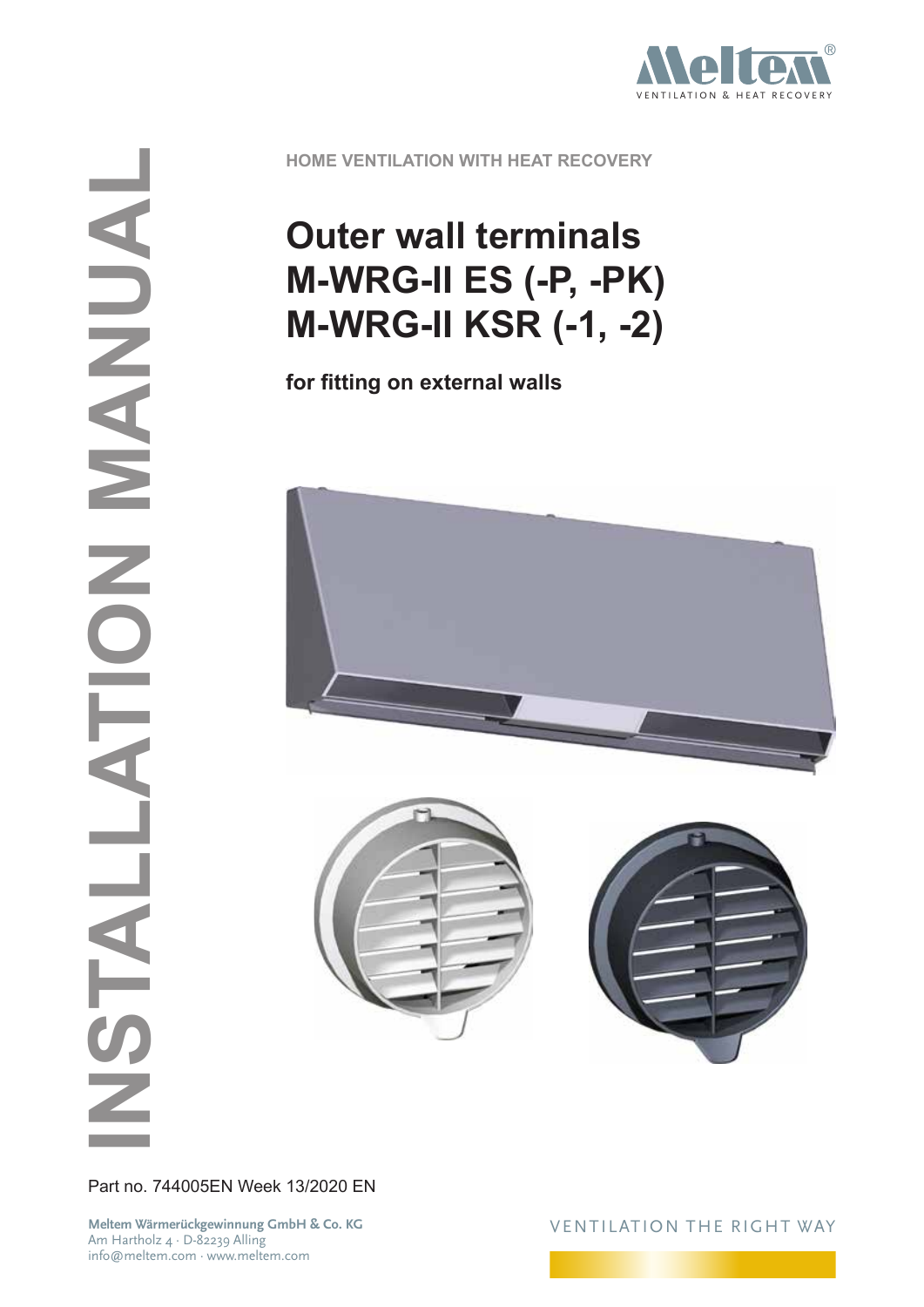

## **Contents**

| 1              |                                                                                    |    |
|----------------|------------------------------------------------------------------------------------|----|
| 1.1            | Notes on this installation manual manumental controller and all the state of the 3 |    |
| 1.2            |                                                                                    |    |
| 1.2.1          |                                                                                    |    |
| 1.2.2          |                                                                                    |    |
| 1.3            |                                                                                    |    |
| 1.4            |                                                                                    |    |
| 1.5            |                                                                                    |    |
| 1.6            |                                                                                    |    |
| 1.7            |                                                                                    |    |
| 1.8            |                                                                                    |    |
| $\overline{2}$ |                                                                                    |    |
| 2.1            |                                                                                    |    |
| 2.2            |                                                                                    |    |
| 2.2.1          |                                                                                    |    |
| 2.2.2          |                                                                                    |    |
| 2.2.3          |                                                                                    |    |
| 2.2.4          |                                                                                    |    |
| 2.2.5          |                                                                                    |    |
| 2.3            |                                                                                    |    |
| 2.4            |                                                                                    |    |
| 2.5            |                                                                                    |    |
| 3              |                                                                                    |    |
| 3.1            |                                                                                    |    |
| 3.2            |                                                                                    |    |
|                |                                                                                    |    |
| 4              |                                                                                    |    |
| 4.1            |                                                                                    |    |
| 4.2            |                                                                                    |    |
| 5              |                                                                                    |    |
| 5.1            |                                                                                    |    |
| 5.2            |                                                                                    | 12 |
| 6              | Installing the outer wall terminal.                                                | 13 |
| 6.1            | Installing the outer wall terminal stainless steel pod M-WRG-II ES (-P, -PK)  14   |    |
| 6.1.1          |                                                                                    | 14 |
| 6.1.2          |                                                                                    | 14 |
| 6.1.3          |                                                                                    | 15 |
| 6.2            | Installing the outer wall terminal plastic pipe set M-WRG-II KSR (-1, -2)          | 16 |
| 6.2.1          |                                                                                    | 16 |
| 6.2.2          |                                                                                    | 16 |
| 6.2.3          |                                                                                    | 17 |
|                |                                                                                    |    |
| 7              |                                                                                    | 18 |
| 7.1            |                                                                                    |    |
| 7.2            | Powder-coated outer wall terminals (M-WRG-II ES-P, M-WRG-II ES-PK)                 | 18 |
| 7.3            |                                                                                    |    |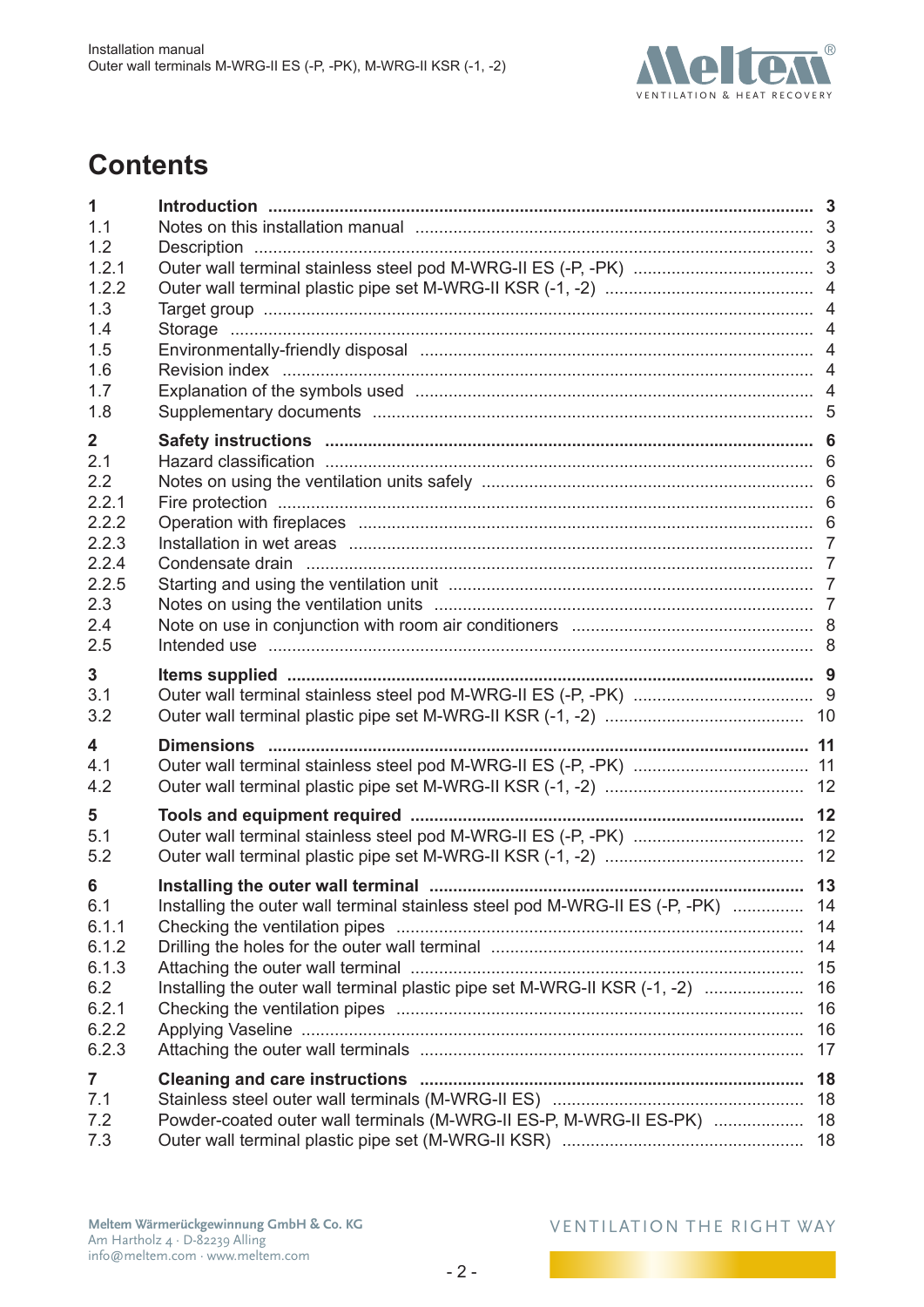

## <span id="page-2-0"></span>**1 Introduction**

### **1.1 Notes on this installation manual**



This installation manual contains important information that should be followed when installing the outer wall terminals.

- ► Read all the instructions carefully before installing the outer wall terminals to avoid possible risks and mistakes.
- ► When assembly is complete, give these instructions to the home owner, caretaker or property manager.
- ► These instructions are part of the product. Keep the instructions in a safe place for future reference.

### **WARNING**

- ► Follow ALL danger and warning instructions and notes on precautionary measures.
- ► Read section ["2 Safety instructions" on page](#page-5-1) 6 carefully.

### **1.2 Description**

These instructions describe how to install the outer wall terminals M-WRG-II ES (-P, -PK) and M-WRG-II KSR (-1, -2) on an external wall.

### **1.2.1 Outer wall terminal stainless steel pod M-WRG-II ES (-P, -PK)**

### — **M-WRG-II ES**,

outer wall terminal stainless steel pod, material: stainless steel 1.4301, part no. 730000

### — **M-WRG-II ES-P (\*)**,

outer wall terminal stainless steel pod, material: stainless steel 1.4301, colour: white powder-coated (similar to RAL 9016), part no. 730001

### — **M-WRG-II ES-PK (\*)**,

outer wall terminal stainless steel pod, material: stainless steel 1.4301, colour: colourless matt powdercoated (R533-0092), part no. 730002



Fig. 1: Outer wall terminal stainless steel pod M-WRG-II ES

(\*) We recommend this version for use where the outdoor air is polluted or saline (e.g. industrial regions or near the coast).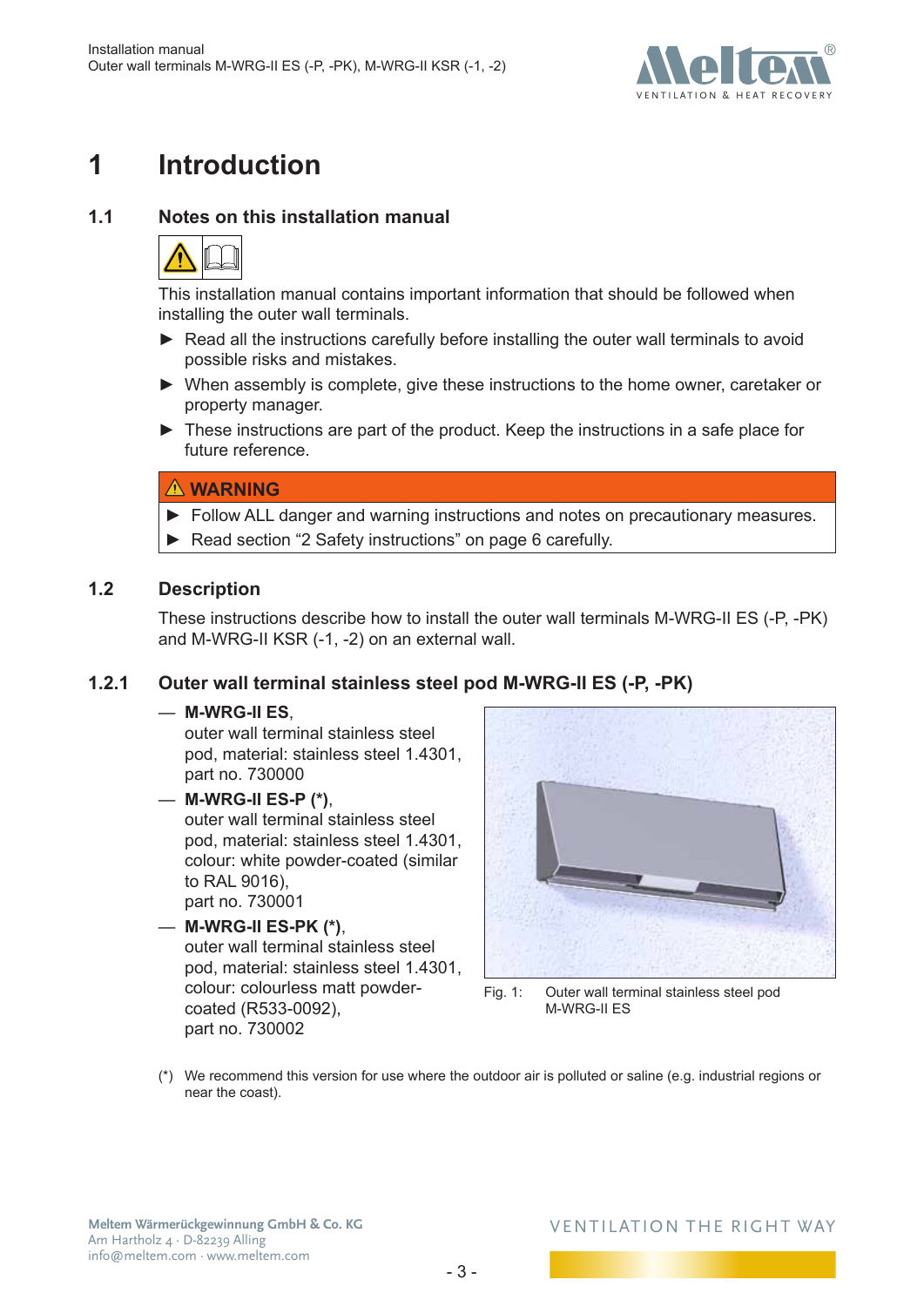

### <span id="page-3-0"></span>**1.2.2 Outer wall terminal plastic pipe set M-WRG-II KSR (-1, -2)**

— **M-WRG-II KSR-1**,

outer wall terminal plastic pipe set, material: ASA, colour: white, similar to RAL 9016, part no. 730100

— **M-WRG-II KSR-2**, outer wall terminal plastic pipe set, material: ASA, colour: grey, similar to RAL 7012, part no. 730101



Fig. 2: Outer wall terminal plastic pipe set M-WRG-II KSR-1

### **1.3 Target group**

The activities described in this manual must only be carried out by specialised personnel with the following qualifications:

- Training in local safety requirements
- Knowledge of the relevant standards and directives
- Knowledge and observance of this document and all the safety instructions

### **1.4 Storage**

► Store the outer wall terminal in its original packaging in a dry place where the temperature ranges between 0 °C and +40 °C.

### **1.5 Environmentally-friendly disposal**

The outer wall terminals must not be disposed of in the residual waste bin.

Dispose of the outer wall terminal in accordance with the waste disposal regu-⊠ lations that apply on site.

### **1.6 Revision index**

| Edition       | Manual                                                                                       | <b>Date</b>     |
|---------------|----------------------------------------------------------------------------------------------|-----------------|
| $3rd$ edition | Installation manual for outer wall terminals<br>M-WRG-II ES (-P, -PK), M-WRG-II KSR (-1, -2) | Week 13/2020 EN |

### **1.7 Explanation of the symbols used**

- ► This symbol indicates an action to be taken.
- This symbol indicates a list.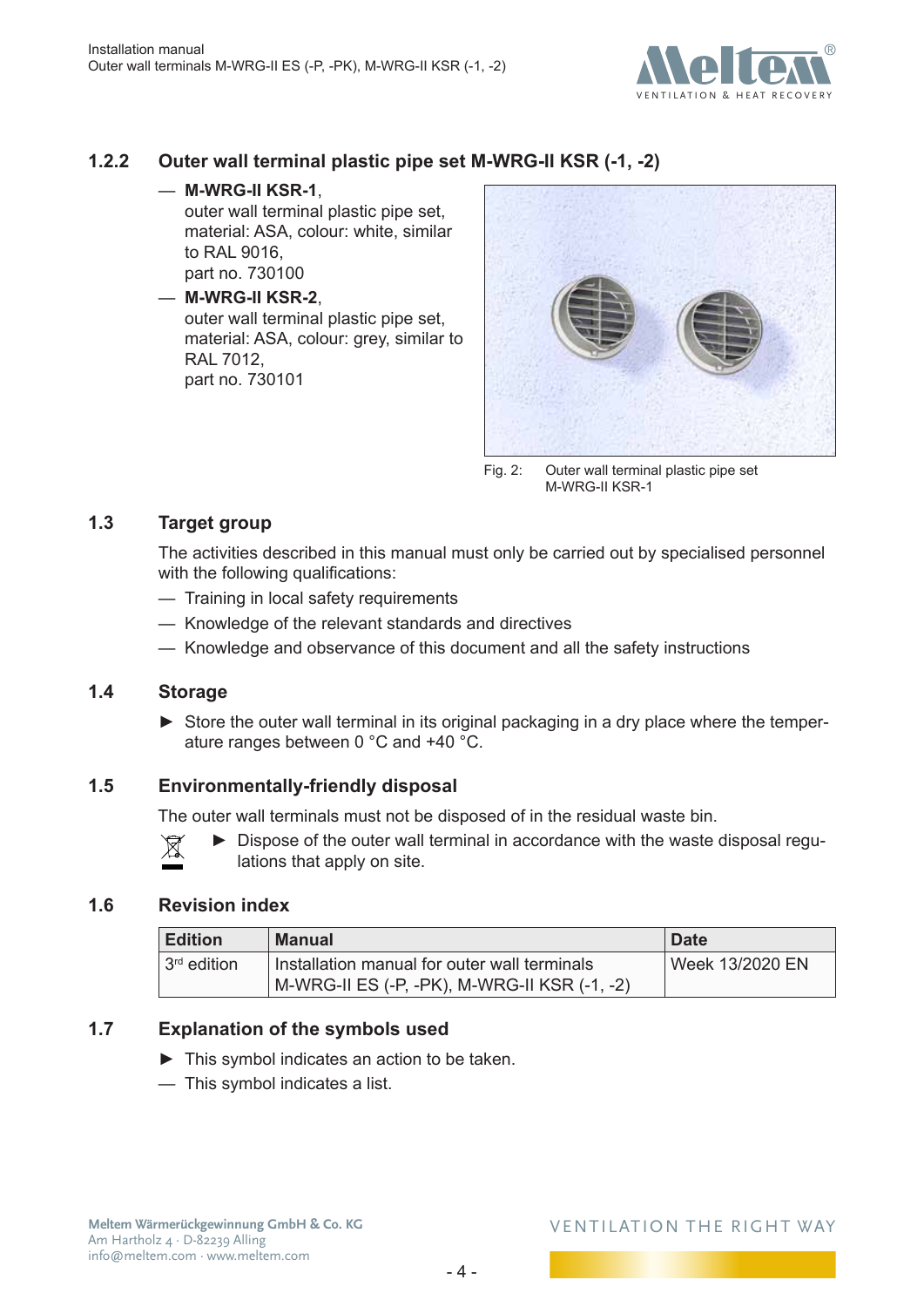

### <span id="page-4-0"></span>**1.8 Supplementary documents**

| <b>Manual</b>                                                                                                   | Part no. |
|-----------------------------------------------------------------------------------------------------------------|----------|
| Installation manual for flush-mount installation kit with plastering trim<br>(solid construction) M-WRG-II M/MB | 744001EN |
| Installation manual for flush-mount installation kit M-WRG-II M<br>(frame construction)                         | 744002EN |
| Installation manual for flush-mount installation kit M-WRG-II M-U <sup>2</sup>                                  | 744003EN |
| Installation manual for M-WRG-II ventilation units                                                              | 744004EN |
| Operating instructions for M-WRG-II P (-F, -FC), M-WRG-II E (-F, -FC)<br>ventilation units                      | 744007EN |

Table 1: Supplementary documents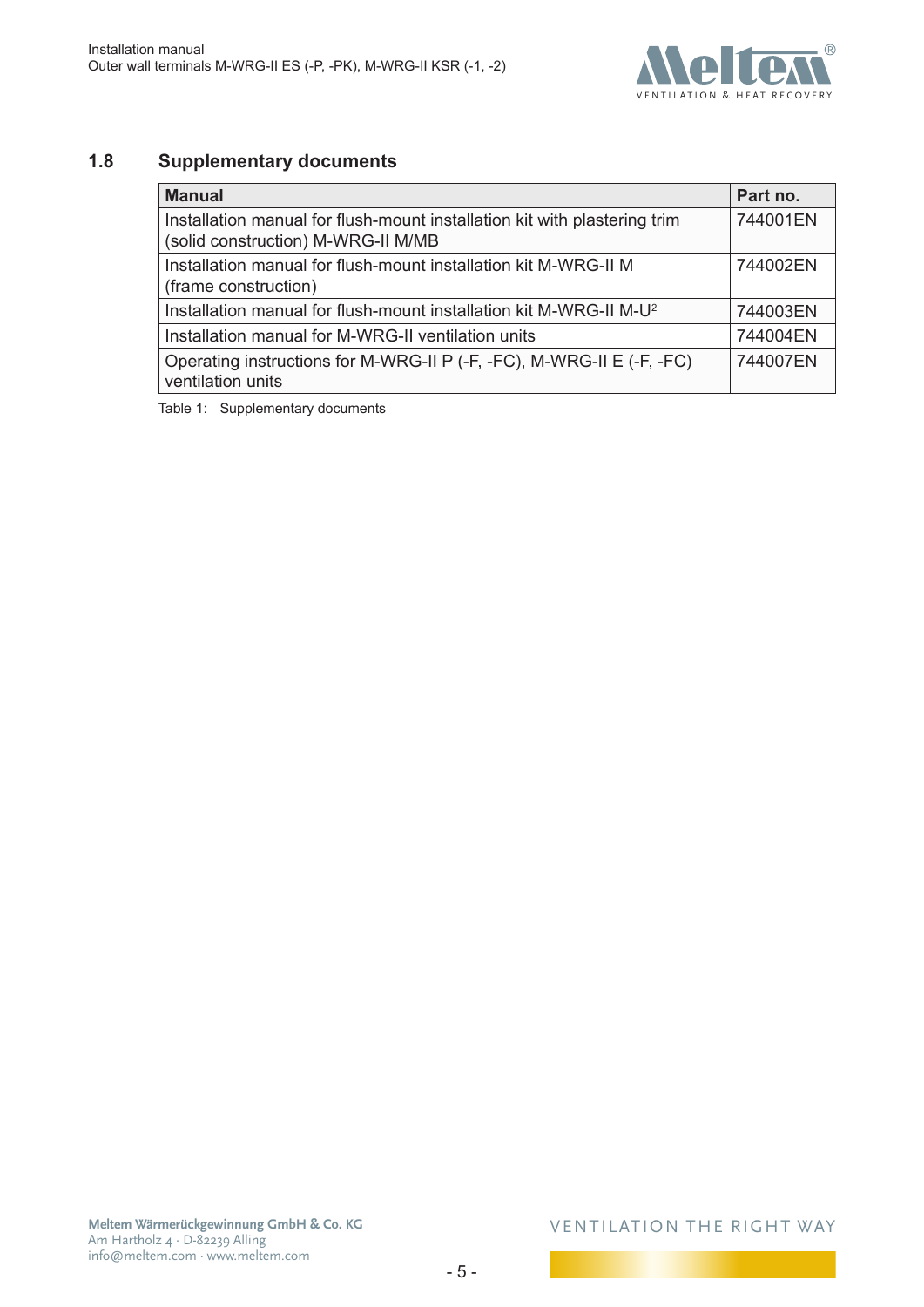

## <span id="page-5-0"></span>**2 Safety instructions**

<span id="page-5-1"></span>This manual contains notes that you must follow for your own personal safety and to avoid injury and damage to property. They are highlighted by warning triangles and are shown as follows according to the level of danger.

### **2.1 Hazard classification**

### **DANGER**

The signal word designates a hazard with a **high** degree of risk which, if it is not avoided, will result in death or severe injury.

### **WARNING**

The signal word designates a hazard with a **medium** degree of risk which, if it is not avoided, will result in death or severe injury.

### **CAUTION**

The signal word designates a hazard with a **low** degree of risk which, if it is not avoided, could result in minor or moderate injury.

### **NOTICE**

A note as used in this manual contains important information about the product or about a part of the manual to which particular attention should be paid.

### **2.2 Notes on using the ventilation units safely**

### **2.2.1 Fire protection**

Follow the generally applicable fire safety requirements when planning and installing the unit.

### **2.2.2 Operation with fireplaces**

- An additional safety device (underpressure or differential pressure monitor) is needed to monitor operation when M-WRG-II ventilation units are used in conjunction with fireplaces.
- Follow the requirements of the German Fire Code (FeuVo) when planning and installing the unit.
- Contact the local chimney sweep before the end of the planning phase.
- Have the chimney sweep approve the operation of the ventilation unit.
- Correct use of a ventilation system set up with the decentralised ventilation unit requires the possibility of shutting off combustion air pipes and flue systems for solid fuel fireplaces during periods in which the fireplaces are not in use.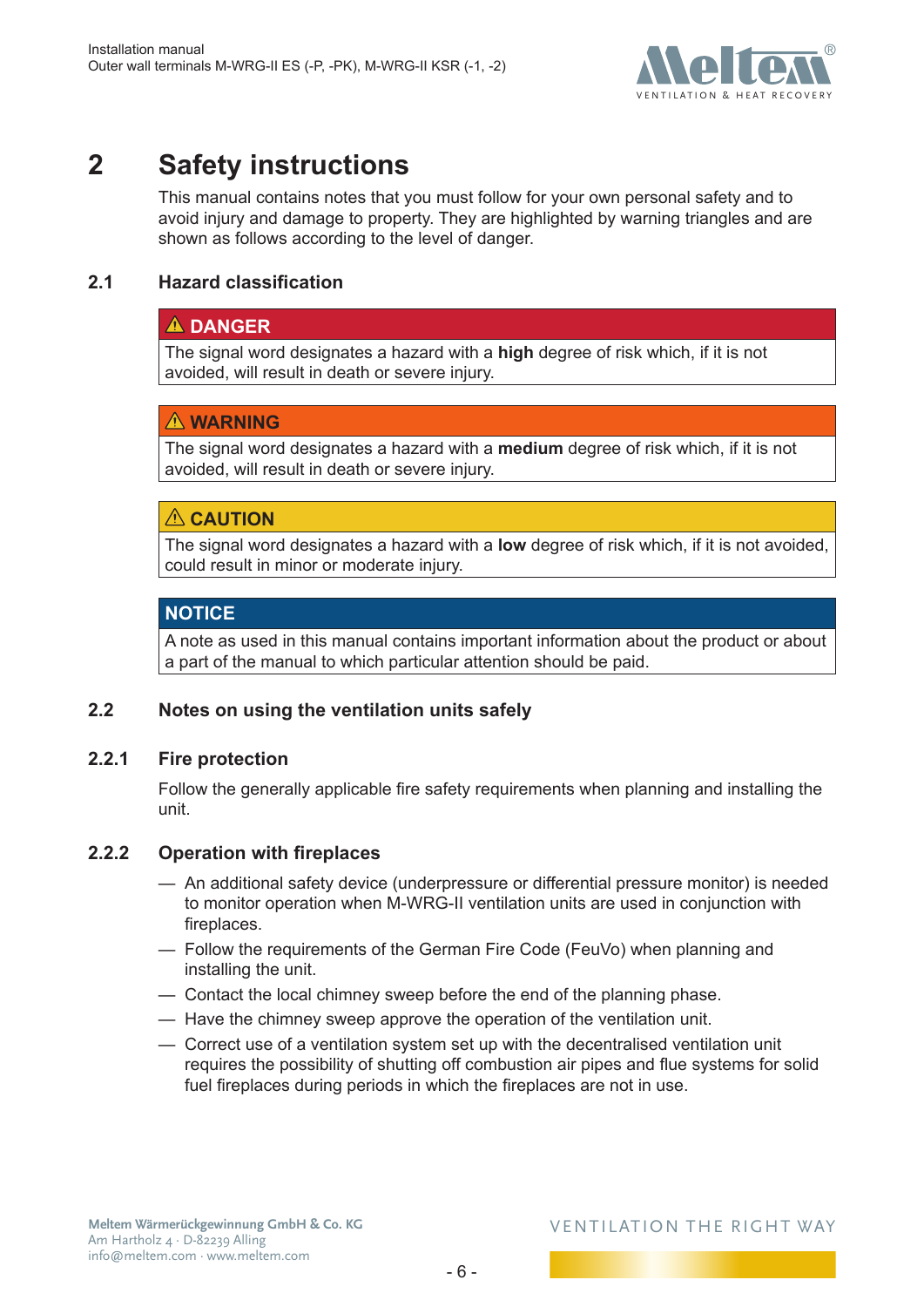

### <span id="page-6-0"></span>**2.2.3 Installation in wet areas**

The following rules from DIN VDE 0100-701/702 (IEC 60364-7-701) apply to installation of M-WRG-II ventilation units in wet areas:

- Protection zone 0: The unit must NOT be installed in this area.
- Protection zone 1: The unit must only be installed with the "integrated into wall"  $U^2$ variant. The extract and supply air valves must be installed in the top part of the wall or in the ceiling.
- Protection zone 2 and other zone: The unit may be installed in this area.

Country-specific standards/regulations on observing the protection zones for installation in rooms with bathtub or shower must also be followed.

### **2.2.4 Condensate drain**

The heat recovery process in our ventilation units causes condensation. This condensation is dissipated via the exhaust air pipe.

- If M-WRG-II P ventilation units are used, a condensate drain should be provided.
- With M-WRG-II E ventilation units (with enthalpy heat exchanger) there is no condensation if the following requirements are fulfilled:
	- The ventilation unit is operated as described in ["Intended use"](#page-7-1) (see section [2.5 on](#page-7-1)  [page](#page-7-1) 8) and the "Rules for correct usage" chapter of the operating instructions.
	- There is no exceptional loading due to very high atmospheric humidity.

### **2.2.5 Starting and using the ventilation unit**

- Do not start up the ventilation unit until it is fully installed.
- Always make sure that the cover is closed and locked in place before using the ventilation unit.
- Please note that the ventilation unit must not be used without the outer wall terminal for safety reasons.

### **2.3 Notes on using the ventilation units**

- This unit may be used by children from 8 years old and by persons of restricted physical, sensory or mental abilities or persons lacking experience and knowledge if they are supervised or have been instructed in how to use the unit safely and understand the associated hazards. Do not allow children to play with the unit. Cleaning and user maintenance must not be carried out by children unless they are supervised.
	- ► Follow the regulations applicable in your country concerning the age from which people may be permitted to operate the ventilation unit.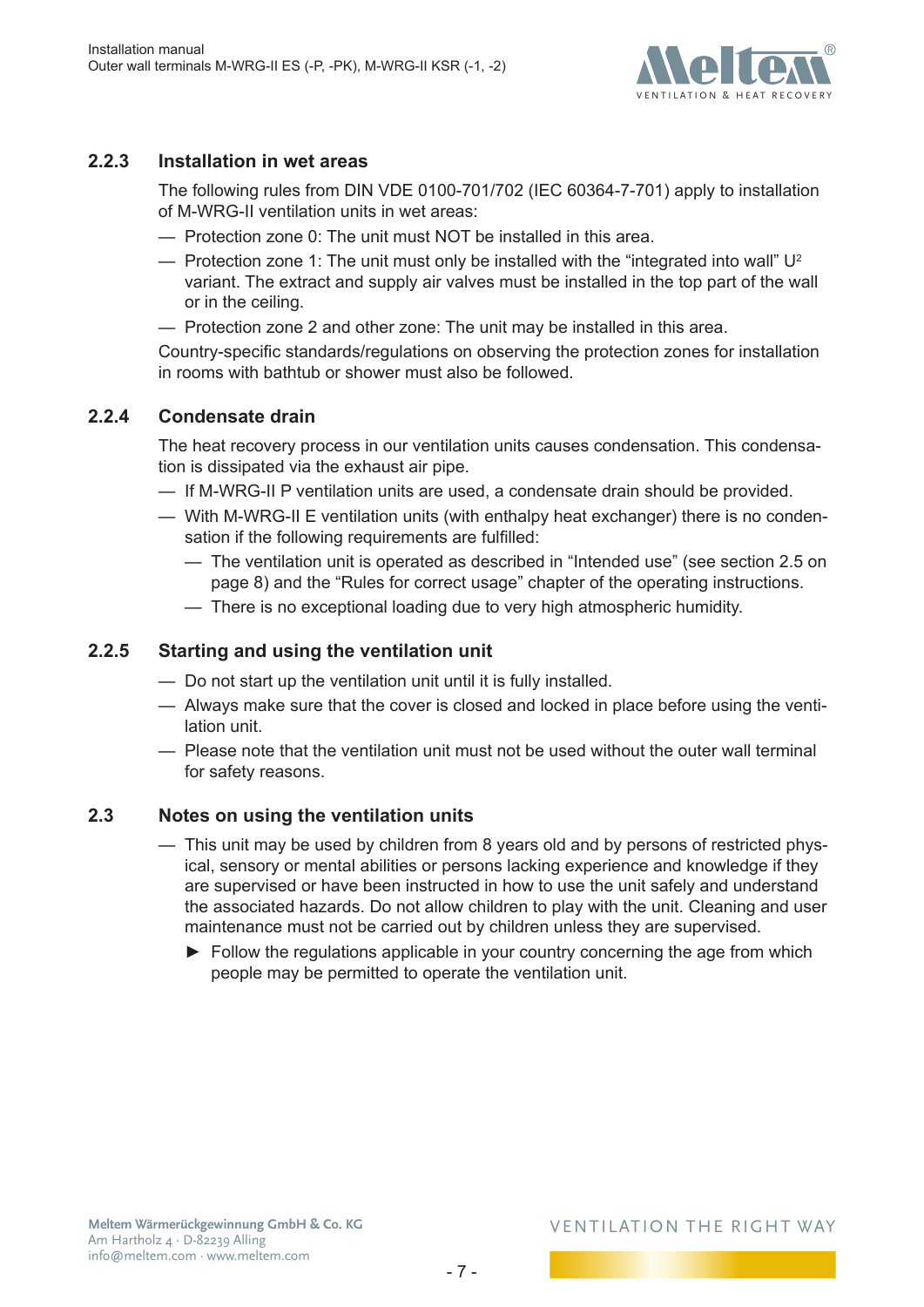

- <span id="page-7-0"></span>— The ventilation unit must always be freely accessible for operation and maintenance.
	- ► Make sure that the ventilation unit is not covered or obstructed when the room is subsequently decorated and furnished, otherwise it cannot be operated and it will not be possible to replace the air filters. You should therefore maintain a clearance of at least 15 cm in front of the ventilation unit cover.
	- ► Make sure that the supply and extract air openings are not covered when the room is subsequently decorated and furnished, otherwise the ventilation unit's functions may be impaired.

### **2.4 Note on use in conjunction with room air conditioners**

Condensation may form in the ventilation unit if the outdoor air temperature and humidity are high, but the room temperature is cool.

For these conditions, we recommend using the M-WRG-II E ventilation unit with enthalpy heat exchanger. This has the advantage of removing both sensible and latent heat from the supply air. As a result, the air is dehumidified as well as being precooled. The room air conditioner needs to do less work, so the user saves money on the reduced power consumption.

### **2.5 Intended use**

- <span id="page-7-1"></span>— The outer wall terminal should only be used together with ventilation units from the Meltem M-WRG-II series.
- The outer wall terminal is attached to the outdoor air pipe and exhaust air pipe on the external wall.
- The ventilation unit is designed to ventilate living spaces and rooms used for quasi-residential purposes. The ventilation unit is installed in a perpendicular position in the external wall. Any different or more extensive usage will be regarded as contrary to the intended use.
- The intended use also includes compliance with all the notes in the operating instructions.
- The ventilation unit must not be operated without air filters or outer wall terminal.
- The ventilation unit is intended for use in rooms with normal room air humidity levels of approx. 40 % to 70 % RH. It must not be installed in rooms in which the relative humidity during operation constantly exceeds 80 %.
- The ventilation unit's functions may be impaired or the unit may be damaged in rooms with a lot of dust (e.g. model-making) or corrosive gas emissions (e.g. blueprint shop, cleaning).
- For any use contrary to the intended use, Meltem Wärmerückgewinnung GmbH & Co. KG shall accept no liability for any damage that may occur and offers no warranty that the ventilation unit will work perfectly and correctly.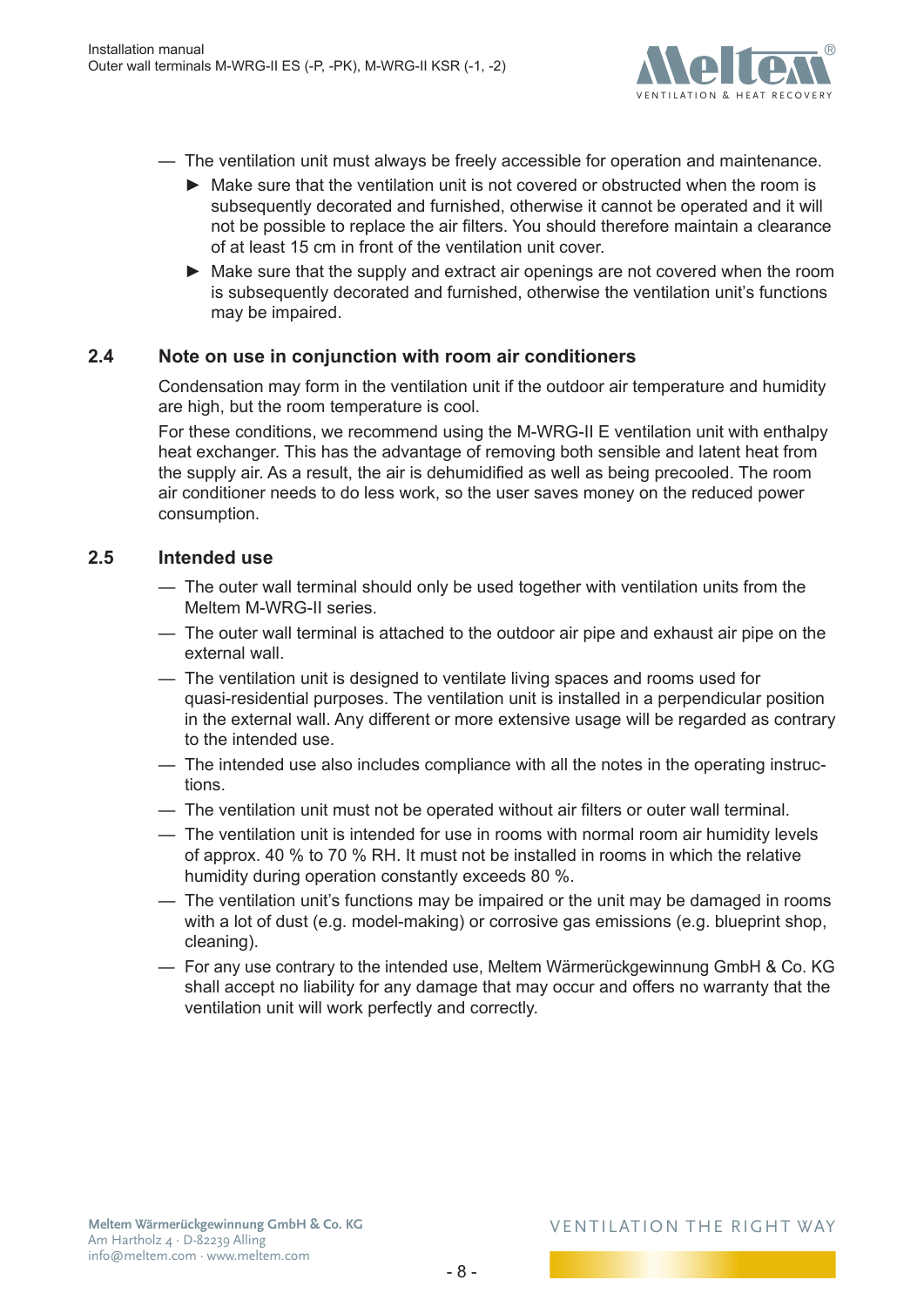

## <span id="page-8-0"></span>**3 Items supplied**

### **3.1 Outer wall terminal stainless steel pod M-WRG-II ES (-P, -PK)**

<span id="page-8-1"></span>

Fig. 3: Items supplied with the outer wall terminal stainless steel pod M-WRG-II ES (-P, -PK)

| <b>Item</b> | <b>Description</b>                                            | Quantity |
|-------------|---------------------------------------------------------------|----------|
|             | Outer wall terminal stainless steel pod M-WRG-II ES (-P, -PK) | 1x       |
| 2           | Drilling template                                             | 1x       |
| 3           | Vaseline, tube                                                | 1x       |
| 4           | Dowel 6 x 30 mm for fitting to brick wall                     | 4x       |
| 5           | Screws 4.0 x 40 mm, stainless steel                           | 4x       |
|             | Installation manual                                           | 1x       |

### **NOTICE**

- The fixing materials supplied are intended for fixing the outer wall terminal to brick walls.
	- ► For other wall structures, contact your facade constructor to ensure that the outer wall terminal is fitted correctly.
- Würth insulation anchors with setting tool, part no. 090350050, for example, are suitable for fixing the outer wall terminal to rigid foam boards.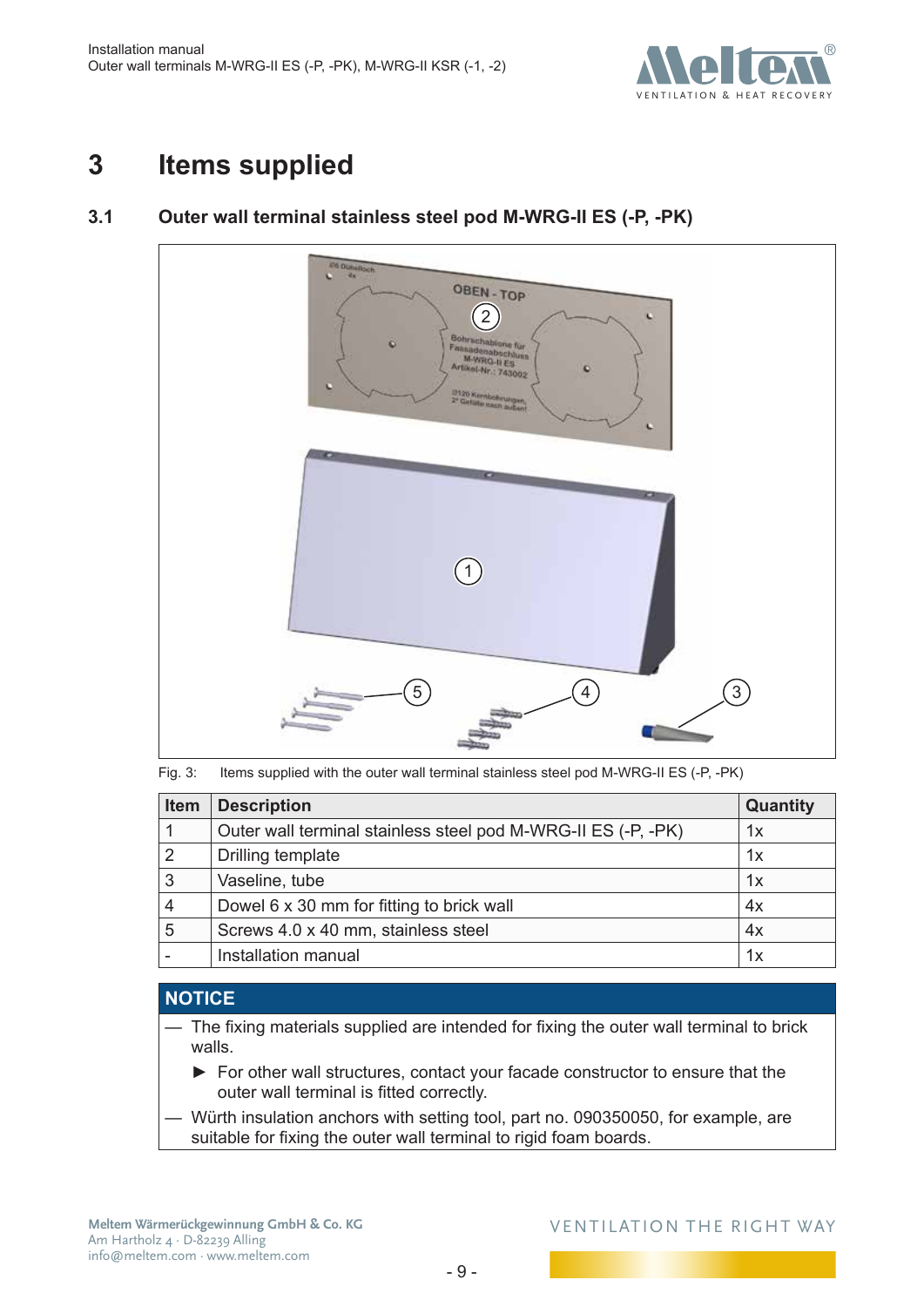

### <span id="page-9-0"></span>**3.2 Outer wall terminal plastic pipe set M-WRG-II KSR (-1, -2)**



|  | Fig. 4: Items supplied with the outer wall terminal plastic pipe set M-WRG-II KSR (-1, -2) |  |  |  |  |
|--|--------------------------------------------------------------------------------------------|--|--|--|--|
|--|--------------------------------------------------------------------------------------------|--|--|--|--|

| Item | <b>Description</b>                                         | <b>Quantity</b> |
|------|------------------------------------------------------------|-----------------|
|      | Outer wall terminal plastic pipe set M-WRG-II KSR (-1, -2) | 1x (2 per pack) |
| 2    | Self-tapping Torx screws TX10, 2.9 x 6.5 mm                | 4x              |
| 3    | Vaseline, tube                                             | 1x              |
| -    | Installation manual                                        | 1x              |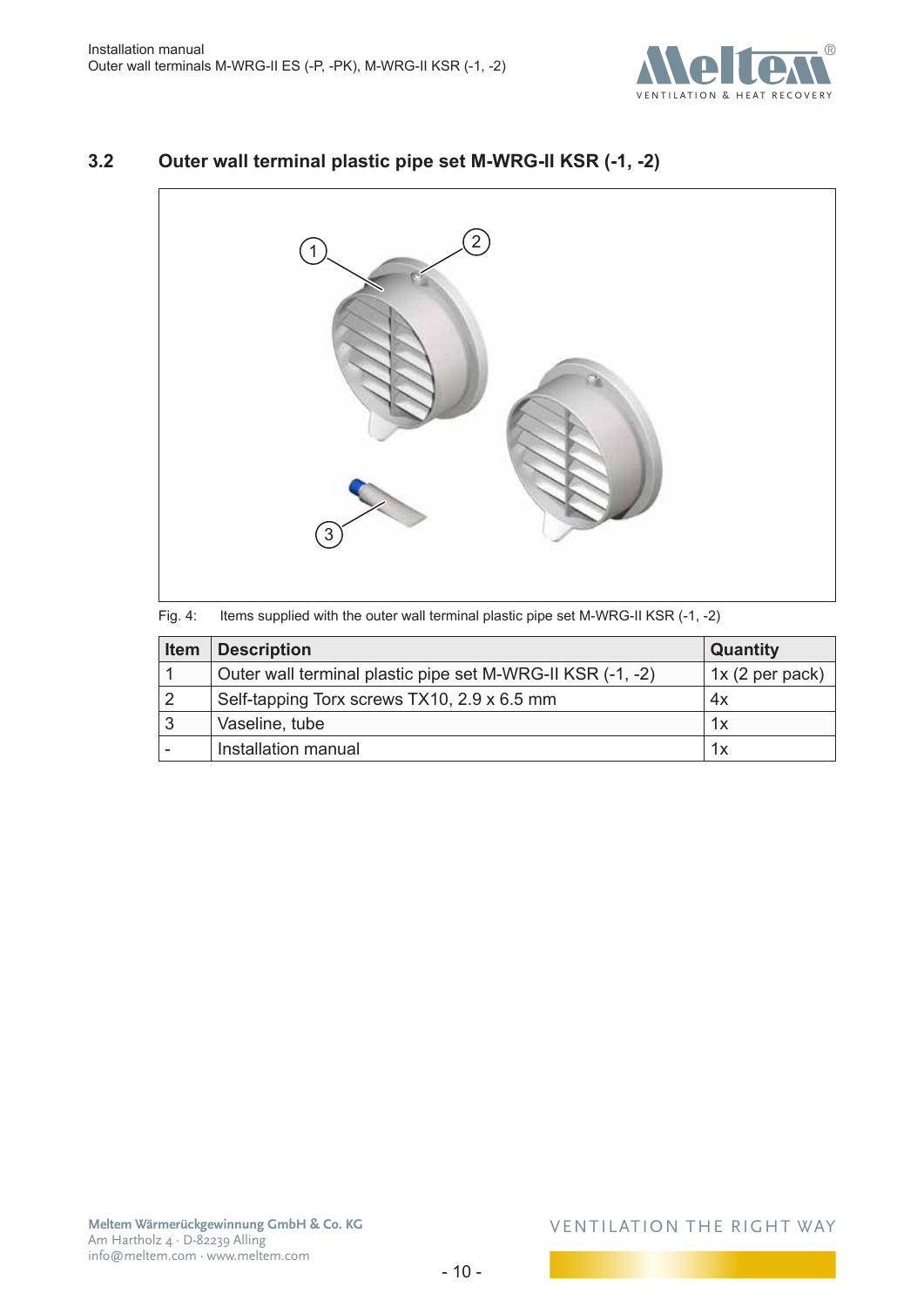

## <span id="page-10-0"></span>**4 Dimensions**

### **4.1 Outer wall terminal stainless steel pod M-WRG-II ES (-P, -PK)**



Fig. 5: Dimensions of the outer wall terminal stainless steel pod M-WRG-II ES (-P, -PK), dimensions in millimetres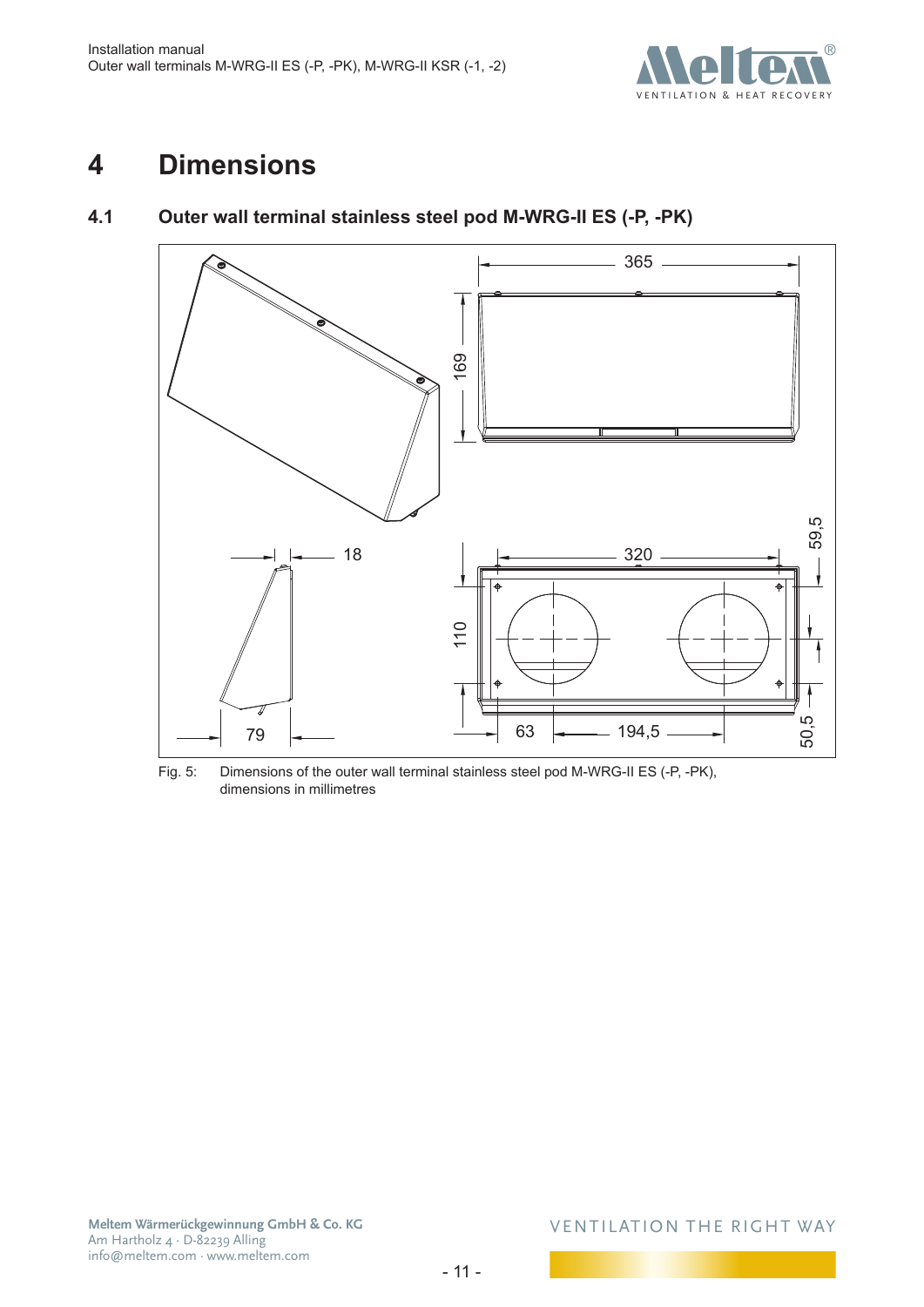

# 129 53 102 126 121

### <span id="page-11-0"></span>**4.2 Outer wall terminal plastic pipe set M-WRG-II KSR (-1, -2)**

Fig. 6: Dimensions of the outer wall terminal plastic pipe set M-WRG-II KSR (-1, -2), dimensions in millimetres

## **5 Tools and equipment required**

### **5.1 Outer wall terminal stainless steel pod M-WRG-II ES (-P, -PK)**

- Cross-head screwdriver
- Hammer drill with 6 mm masonry bit for fitting the outer wall terminal on brick walls. Make sure you use suitable tools for other wall structures.
- Spirit level

### **5.2 Outer wall terminal plastic pipe set M-WRG-II KSR (-1, -2)**

— Torx screwdriver TX10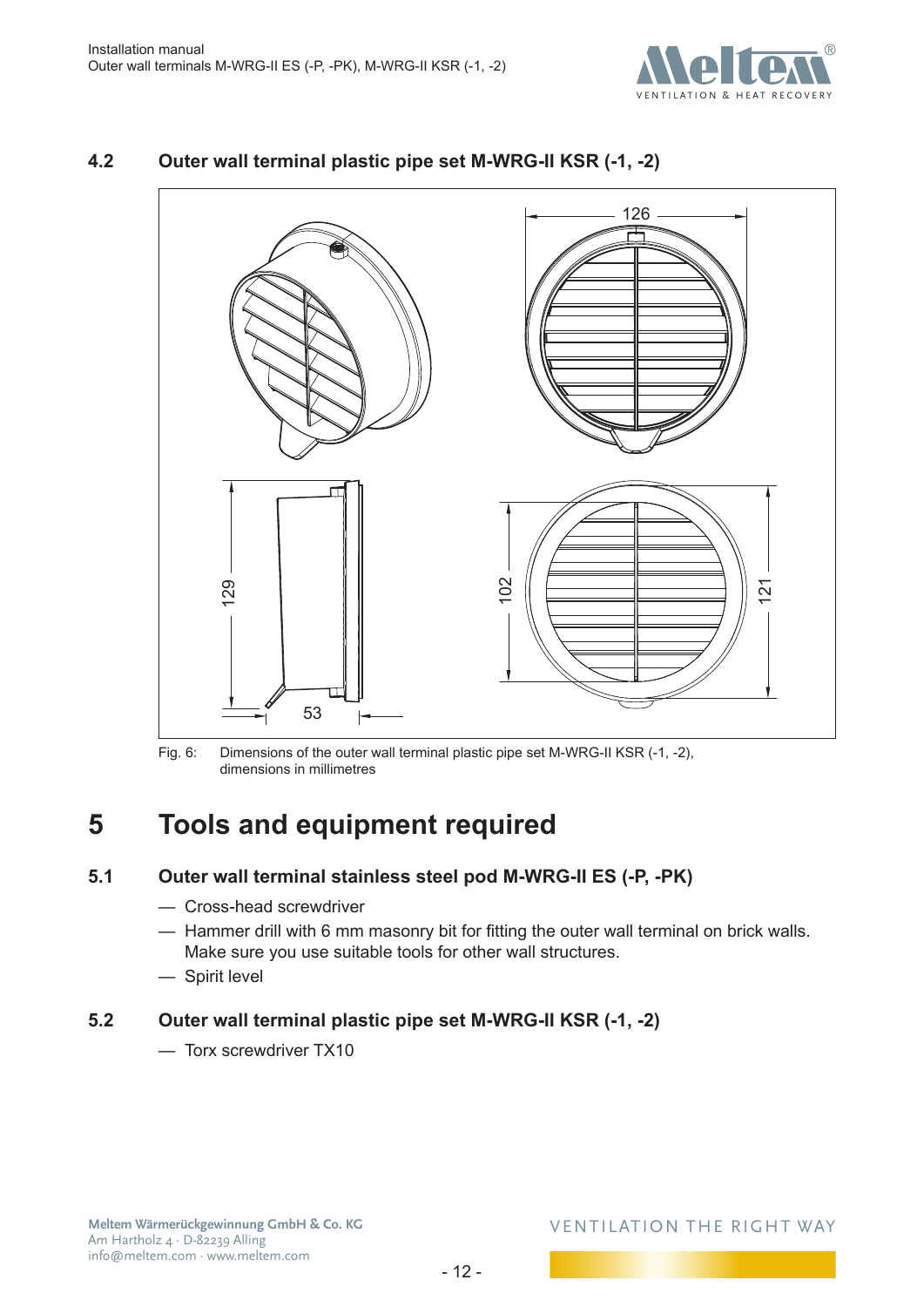

## <span id="page-12-0"></span>**6 Installing the outer wall terminal**

### **NOTICE**

- The unit must be installed in accordance with the generally acknowledged rules of technology.
- Connections with adjacent components must be formed to absorb movements between the contact surfaces.
- Seal any connections that are exposed to driving rain with tapes, profiles or sealants such that they offer sufficient protection against the expected conditions.

### **WARNING**

**Follow the relevant accident prevention regulations**

- ► Follow the accident prevention regulations when setting up the installation location.
- ► Protect the outside area against falling parts.

### **NOTICE**

- We recommend that you wear gloves when installing the stainless steel outer wall terminal. In this way you will avoid transferring grease from your skin to the outer wall terminal. Dust and other soiling can then collect on the grease deposits, which will encourage flash rusting (see also section "7 Cleaning and care [instructions"](#page-17-1) on [page](#page-17-1) 18).
- Do not remove the protective film from the outer wall terminal until the installation is complete.

### **NOTICE**

The following requirements must be fulfilled before the outer wall terminal is fitted:

- The external wall has been plastered. The plaster forms the windtight layer on the external wall.
- The ventilation pipes have been shortened to the correct length.
- The ventilation pipes have been pushed into the openings in the installation kit so that they end flush with the inside of the installation kit.
- The ventilation pipes project to the required length over the external plaster.
- The ventilation pipes have been glued into the facade using permanently elastic sealant.
- The chamfered edges of the pipe openings have been filled all-round with permanently elastic sealant. This will prevent moisture penetrating into the masonry.
- The cut surfaces of the ventilation pipes must be deburred. If this is not the case, there is a risk that the seals on the outer wall terminal will be damaged.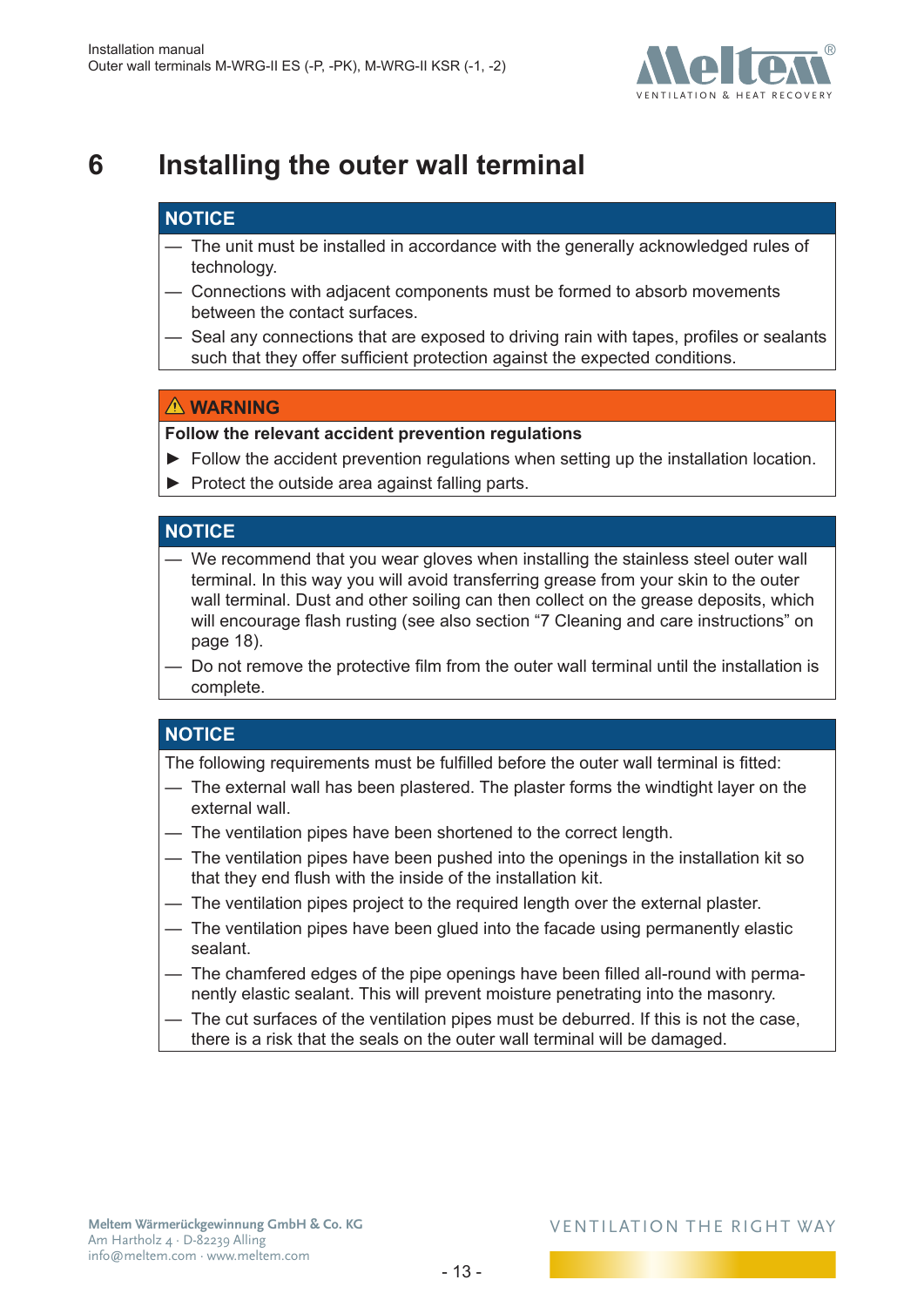

### <span id="page-13-0"></span>**6.1 Installing the outer wall terminal stainless steel pod M-WRG-II ES (-P, -PK)**

### **6.1.1 Checking the ventilation pipes**

- $\blacktriangleright$  Check that the ventilation pipes protrude 5 - 10 mm beyond the external plaster (see item 1 in [Fig.](#page-13-1) 7).
- ► Check that the cut surfaces of the ventilation pipes have been deburred (see item 2 in [Fig.](#page-13-1) 7).

### **NOTICE**

The cut surfaces of the ventilation pipes must be deburred. If this is not the case, there is a risk that the seals on the outer wall terminal base plate will be damaged.

### **6.1.2 Drilling the holes for the outer wall terminal**

- ► Press the pre-punched cut-outs (item 1 in [Fig.](#page-13-2) 8) for the ventilation pipes out of the drilling template (item 2 in [Fig.](#page-13-2) 8).
- ► Position the drilling template correctly on the ventilation pipes and flush with the facade.

### **NOTICE**

- Note the "OBEN (TOP)" (item 3 in [Fig.](#page-13-2) 8) printed on the drilling template.
- The fixing materials supplied are intended for fixing the outer wall terminal to brick walls.
	- ► Note the information on [page](#page-8-1) 9 concerning other facade structures.



Fig. 7: Checking the ventilation pipes

<span id="page-13-1"></span>

<span id="page-13-2"></span>Fig. 8: Drilling the holes

- ► Use the 6 mm masonry bit to drill four holes, roughly 40 mm deep, in the external wall at the points indicated on the drilling template (item 4 in [Fig.](#page-13-2) 8).
- $\blacktriangleright$  Remove the drilling template.
- $\blacktriangleright$  Insert the four dowels provided (item 5 in [Fig.](#page-13-2) 8) into the holes.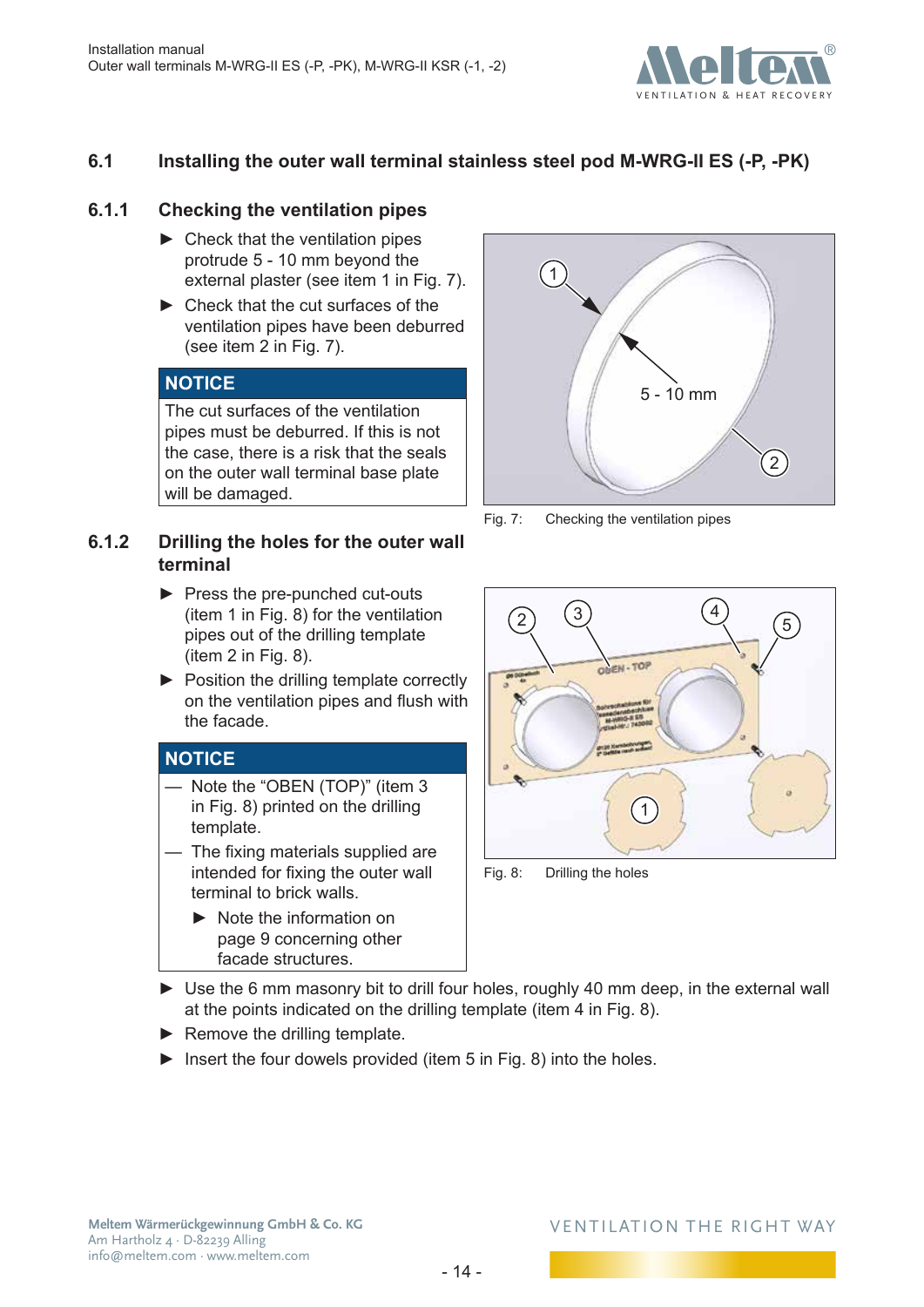

### <span id="page-14-0"></span>**6.1.3 Attaching the outer wall terminal**

- ► Remove the three cross-head screws 3.5 x 16 (item 1 in [Fig.](#page-14-1) 9) at the top of the outer wall terminal.
- $\triangleright$  Slide the cover (item 2 in [Fig.](#page-14-1) 9) up roughly 10 mm. Lift the cover forward and away from the base plate (item 3 in [Fig.](#page-14-1) 9).
- $\blacktriangleright$  Fully coat both 4 mm wide sealing surfaces (item 4 in [Fig.](#page-14-1) 9) on the inside with Vaseline.
- $\blacktriangleright$  Carefully position the base plate (item 1 in [Fig.](#page-14-2) 10) correctly on the ventilation pipes. Be careful not to damage the seals.
- $\blacktriangleright$  Use a spirit level to align the base plate vertically (see item 2 in [Fig.](#page-14-2) 10).
- ► Use the four screws provided to fix the base plate (item 3 in [Fig.](#page-14-2) 10).
- ► Position the cover (item 1 in [Fig.](#page-14-3) 11) on the base plate so that the tabs of the cover (item 2 in [Fig.](#page-14-3) 11) slide into the guides on the base plate (item 3 in [Fig.](#page-14-3) 11).
- ► Use the three cross-head screws 3.5 x 16 (item 4 in [Fig.](#page-14-3) 11) to fix the cover.
- ► Remove the protective films from the cover (this does not apply to powdercoated outer wall terminals).
- $\blacktriangleright$  Clean the outer wall terminal (see chapter [7](#page-17-1) on [page](#page-17-1) 18).



<span id="page-14-1"></span>Fig. 9: Removing the cover



Fig. 10: Fixing the base plate

<span id="page-14-2"></span>

<span id="page-14-3"></span>Fig. 11: Outer wall terminal installed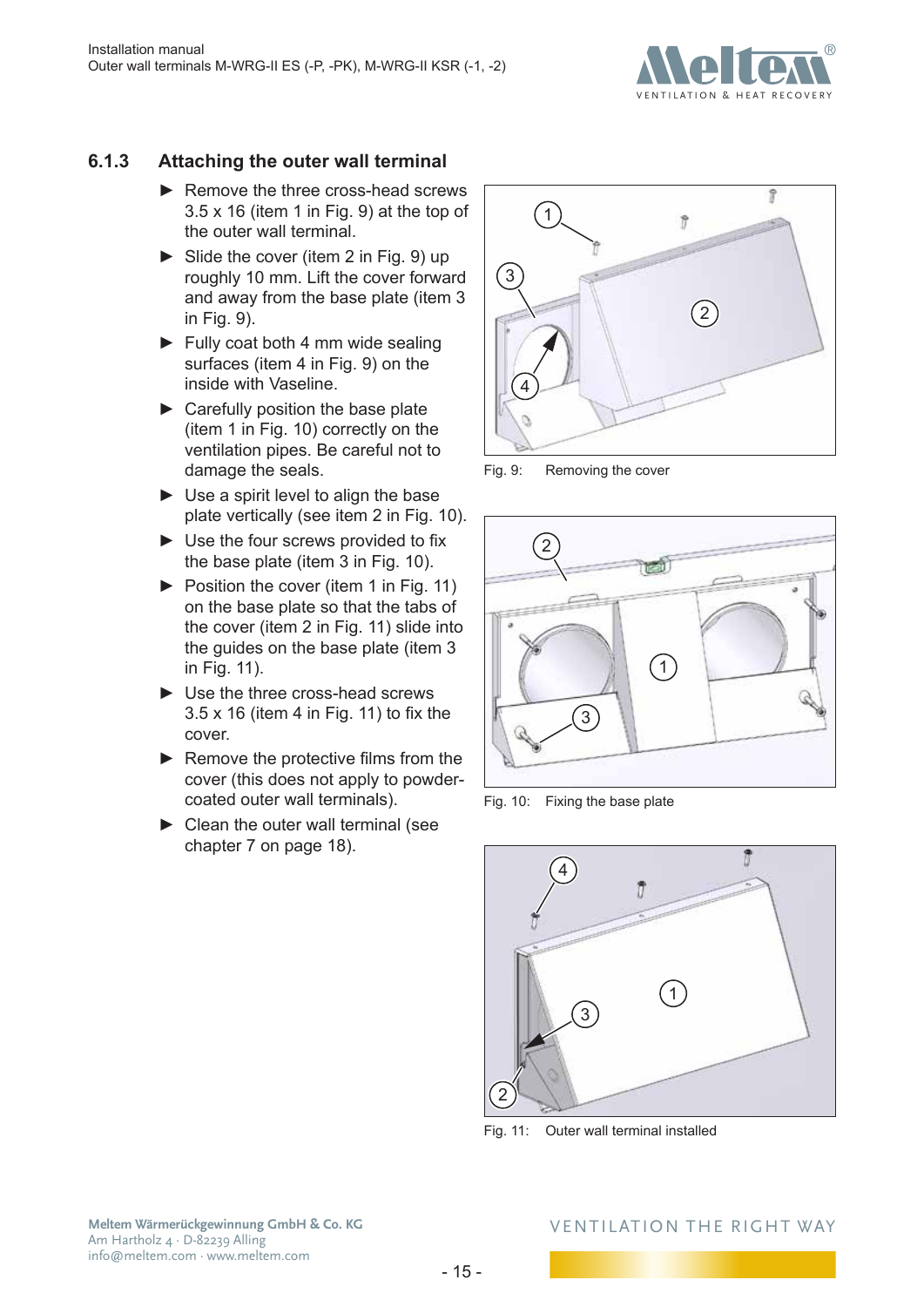

### <span id="page-15-0"></span>**6.2 Installing the outer wall terminal plastic pipe set M-WRG-II KSR (-1, -2)**

### **NOTICE**

Multiple plastic pipe sets may only be installed one above the other if the ventilation units have a condensate connection or if units with enthalpy heat exchangers are used (M-WRG-II series only).

### **6.2.1 Checking the ventilation pipes**

- $\blacktriangleright$  Check that the ventilation pipes protrude 20 - 27 mm beyond the external plaster (see item 1 in Fig. 12).
- ► Check that the cut surfaces of the ventilation pipes have been deburred (see item 2 in Fig. 12).

### **NOTICE**

The cut surfaces of the ventilation pipes must be deburred. If this is not the case, there is a risk that the seals on the outer wall terminal will be damaged.



Fig. 12: Checking the ventilation pipes

### **6.2.2 Applying Vaseline**

► Unscrew the two Torx screws (item 1 in [Fig.](#page-15-1) 13) from the outer wall terminals until you can no longer see the tips of the screws in the holes (item 2 in [Fig.](#page-15-1) 13).

### **NOTICE**

Do not unscrew the screws completely from the holes otherwise there is a risk that you may lose them.

► Apply the Vaseline provided to the inside of the black sealing ring (item 3 in [Fig.](#page-15-1) 13) on each of the outer wall terminals.

<span id="page-15-1"></span>

Fig. 13: Applying Vaseline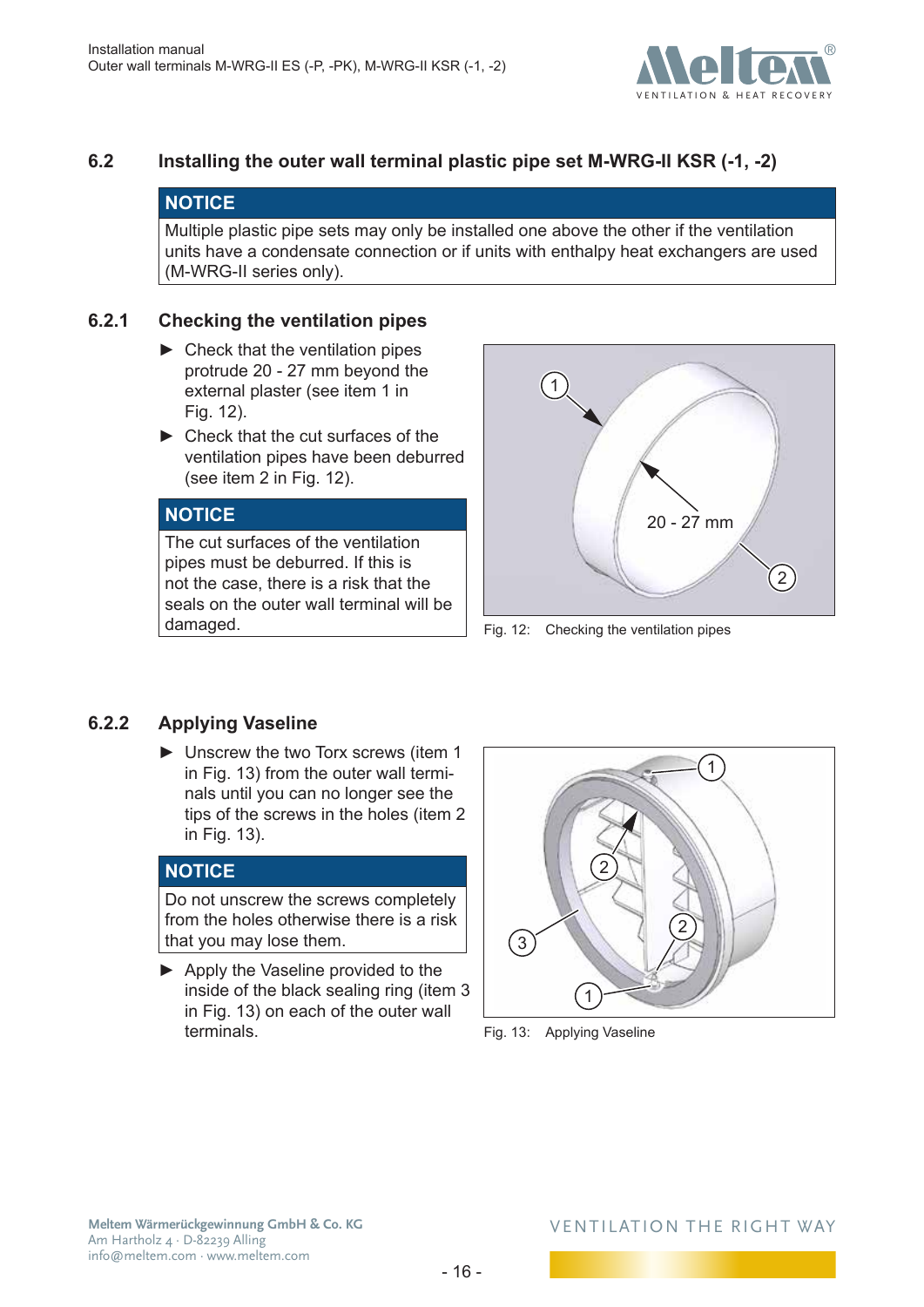

### <span id="page-16-0"></span>**6.2.3 Attaching the outer wall terminals**

- ► Carefully push the outer wall terminals (item 1 in [Fig.](#page-16-1) 14) onto the ventilation pipes (item 2 in [Fig.](#page-16-1) 14). Be careful not to damage the seals.
- ► Direct the drip edges (item 3 in [Fig.](#page-16-1) 14) downwards.
- $\blacktriangleright$  Press each outer wall terminal against the outer wall so that the plastic ring (item 4 in [Fig.](#page-16-1) 14) lies flat against the outer wall. Hold the outer wall terminal in this position.
- ► Carefully screw the upper and lower Torx screws (item 5 in [Fig.](#page-16-1) 14) in as far as they will go. They will self-tap into the ventilation pipes, thus fixing the outer wall terminal in position.



<span id="page-16-1"></span>

### **NOTICE**

If the outer wall terminal does not lie flush against the external wall, seal the gap between the outer wall terminal and the external wall with a bead of permanently elastic sealant. There is a risk that the plaster will be damaged if this is not done.

► Clean the outer wall terminal if necessary (see section [7.3 on page](#page-17-2) 18).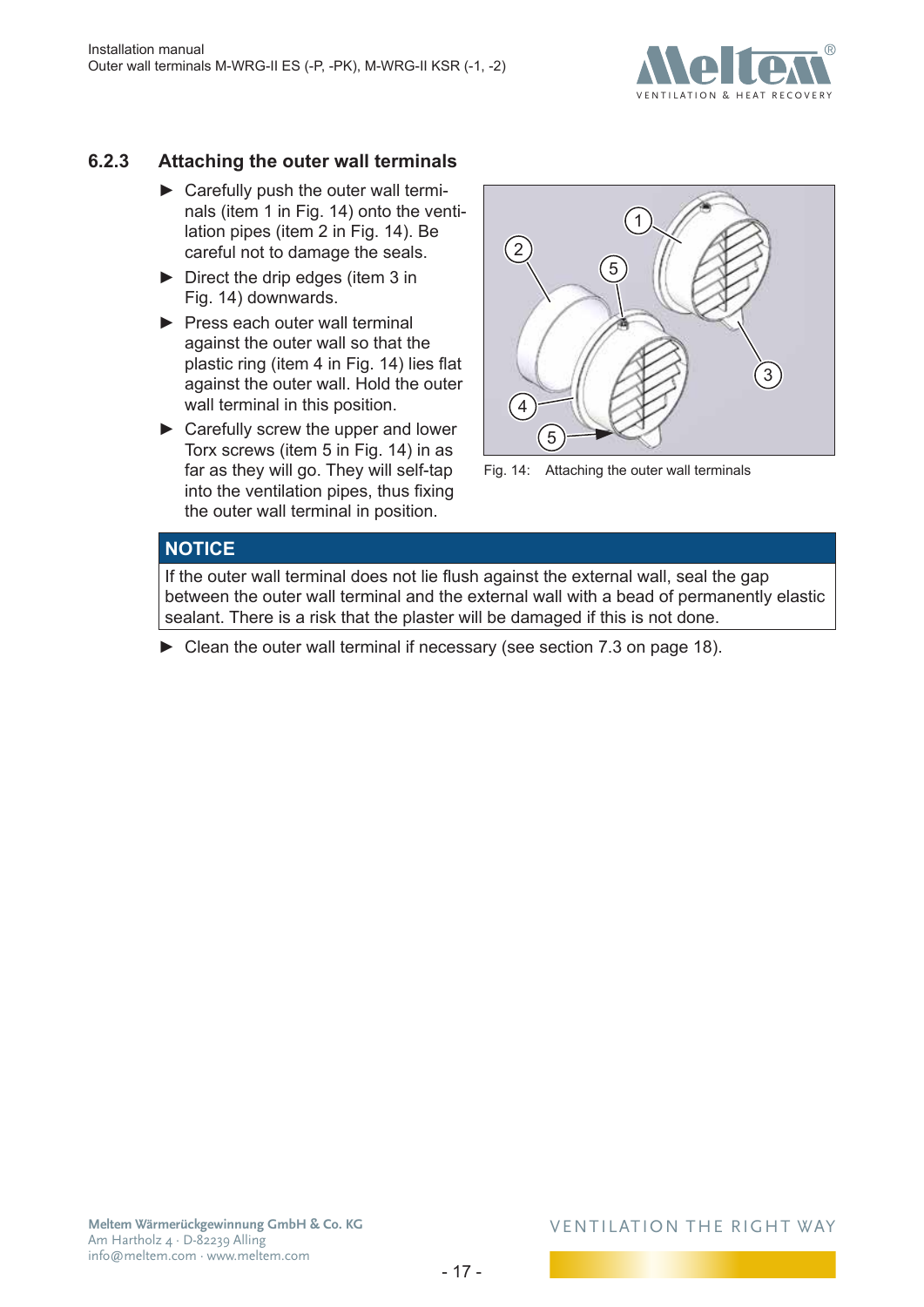

## <span id="page-17-0"></span>**7 Cleaning and care instructions**

### **7.1 Stainless steel outer wall terminals (M-WRG-II ES)**

### <span id="page-17-1"></span>**NOTICE**

The thin and transparent passive coating on the surface protects the stainless steel against corrosion. However, dust and other soiling from the atmosphere can still be deposited on the surface, causing flash rusting.

- ► Do not remove the protective film from the outer wall terminals until the installation is complete.
- ► Remove all adhesive residues that remain on the outer wall terminals when you remove the protective film.
- ► Clean the outer wall terminals after installation using a soft, lint-free cloth and stainless steel cleaner.
- ► Remove any flash rust that is already present using a soft, lint-free cloth and stainless steel cleaner.

### **NOTICE**

Corrosion caused by flash rust is not covered by the warranty.

- ► Immediately remove particles of iron, metal filings, plaster and swarf from the surface of the outer wall terminals.
- ► Remove lime and cement spatter as quickly as possible and before it hardens from the surface of the outer wall terminals.
- ► Do not use abrasive cleaning utensils (pan scourers, steel wool, etc.) and do not use cleaning agents containing chlorine or hydrochloric acid.

### **7.2 Powder-coated outer wall terminals (M-WRG-II ES-P, M-WRG-II ES-PK)**

- ► Clean the outer wall terminals after installation using a soft, lint-free cloth and mild soapy water.
- ► Immediately remove particles of iron, metal filings, plaster and swarf from the surface of the outer wall terminals.
- ► Remove lime and cement spatter as quickly as possible and before it hardens from the surface of the outer wall terminals.
- ► Do not use abrasive cleaning utensils (pan scourers, steel wool, etc.).

### **7.3 Outer wall terminal plastic pipe set (M-WRG-II KSR)**

<span id="page-17-2"></span>► Clean the outer wall terminals using a soft, lint-free cloth and mild soapy water.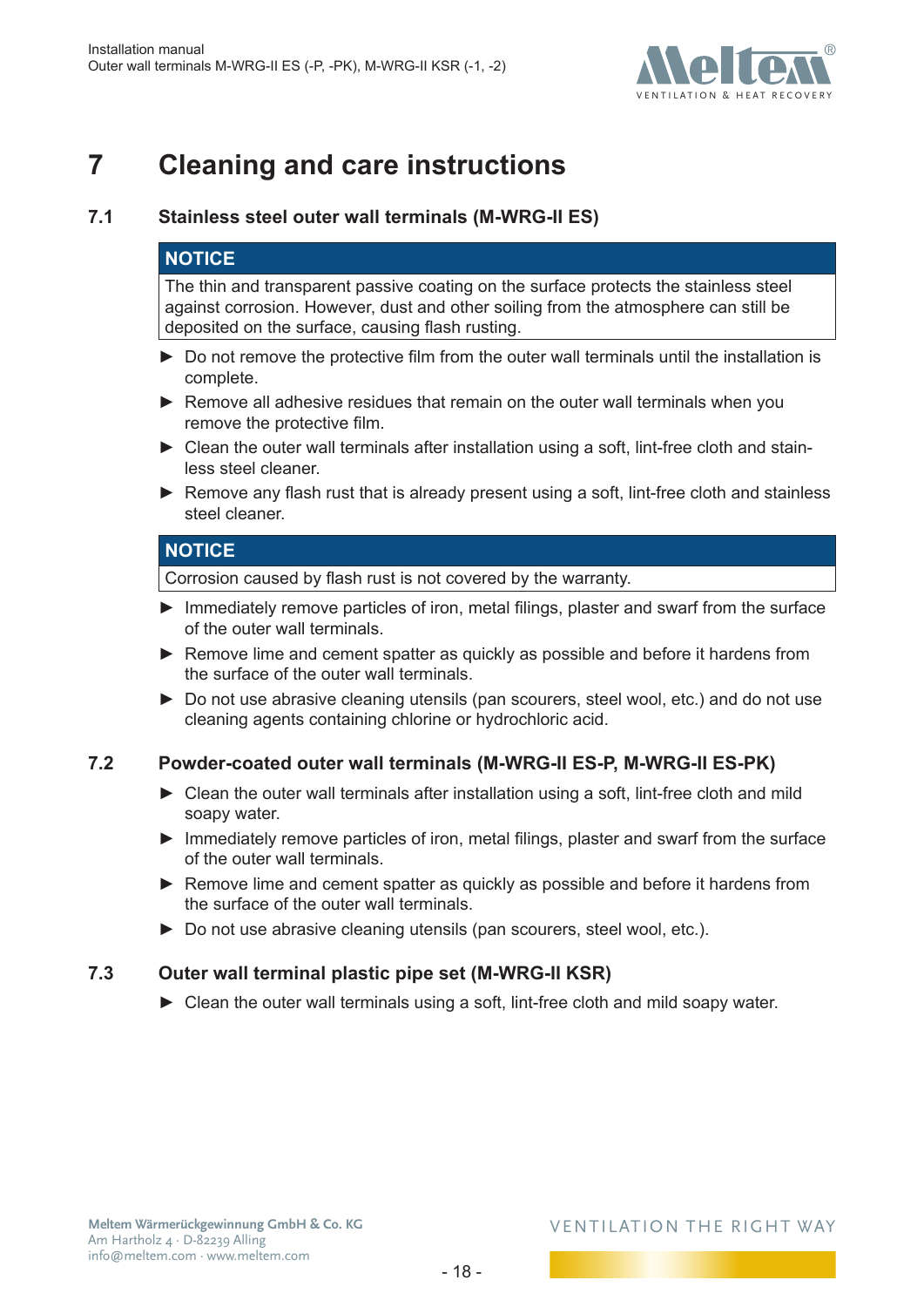

## **Space for notes**

**Meltem Wärmerückgewinnung GmbH & Co. KG** Am Hartholz 4 · D-82239 Alling info@meltem.com · www.meltem.com